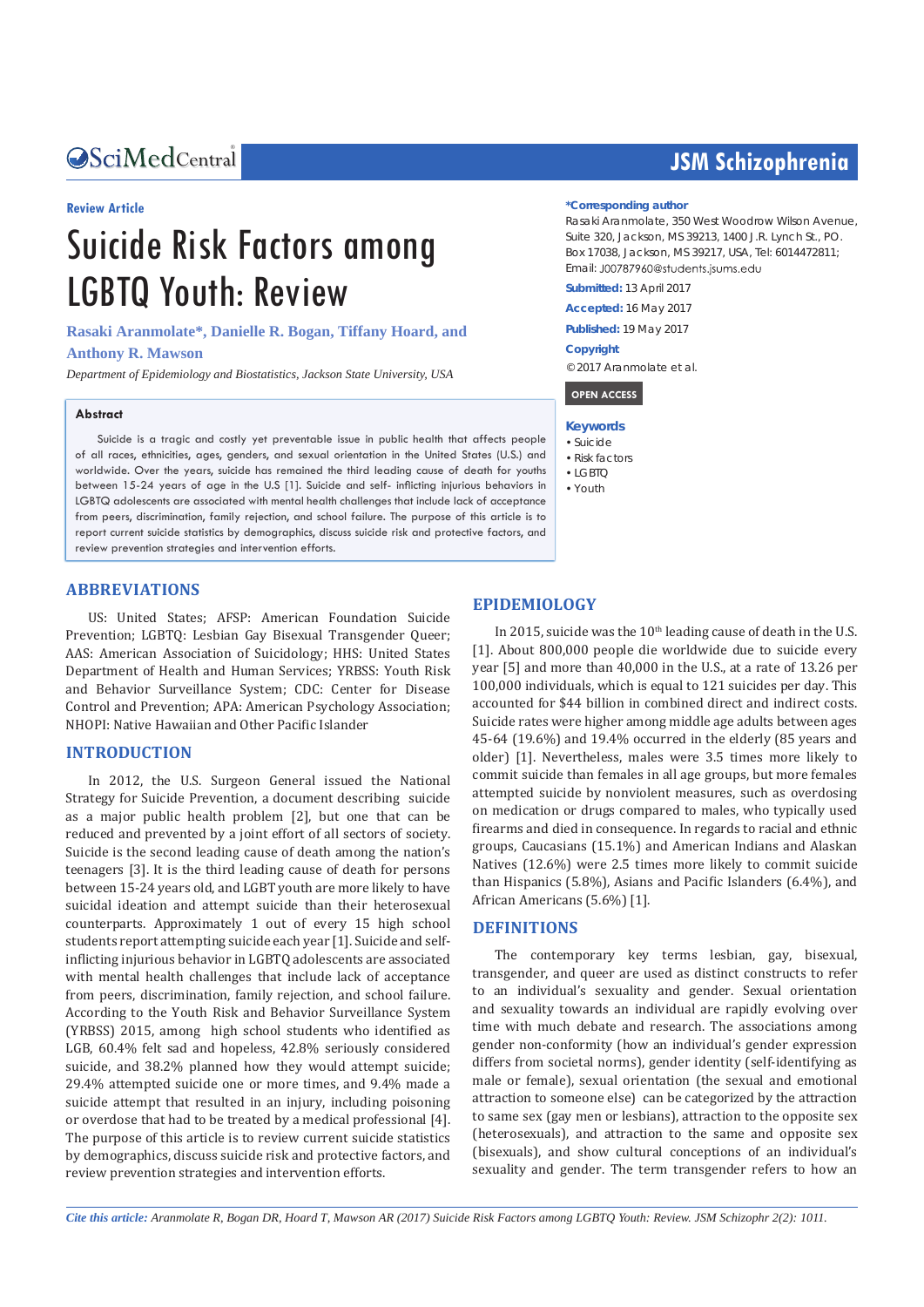## Central

individual's gender identity is different from their assigned gender at birth. The term queer is used as a negative connotation when the gender identity does not conform to society norms [6].

#### **RISK FACTORS**

LGBTQ youth often lack the life skills and experience to cope with feelings of fear and anxiety related to their acceptance in the society. LGBTQ youth encounter several problems with social interaction, which include discrimination and isolation. These factors may cause loss of self-esteem and depression. Many become suicidal and helpless. Suicidal thoughts and behaviors can lead to suicidal ideation, suicide attempts, and death by suicide. The risk factors for suicide among LGBTQ youth include: bullying, feelings of hopelessness, cultural and religious beliefs, and unwillingness to seek help because of the stigma [7]. The YRBSS 2015 revealed a total of 1,229 participants self-identifying as LGBTQ, with females (66.5%) reporting a higher rate of feeling sad or hopeless compared to males (43.9%). In regards to race, Whites (67.4%) were more likely to feel sad or hopeless compared to other races. The frequency of feeling sad was higher in the  $10<sup>th</sup>$  grade (60.9%) compared to other grade levels (Table 1) [4].

The YRBSS (2015) showed that Hispanics (37.9%) had a higher suicide plan compared to other races. Also, individuals in the 9<sup>th</sup> grade had a higher tendency to plan suicide  $(63.1\%)$ than  $10^{th}$ graders (62.9%), while  $11^{th}$  and  $12^{th}$  graders recorded 60.9% and 52.1%, respectively (Table 2) [4]. Other risk factors include making a prior suicide attempt (most significant risk factor), a history of mental disorder, history of alcohol and substance abuse, impulsive and aggressive tendencies; having a family history of suicide or violence, recent loss, and access to lethal methods. In regards to suicide contemplation, Whites had a higher rate (48.9%) compared to Asians (43.8%) and Hispanics (40.8%). According to grade level, individuals in the  $11<sup>th</sup>$  grade are more likely to consider suicide (47.8%), while those enrolled in the  $12<sup>th</sup>$  grade had the lowest tendency (34.8%) (Table 3) [4].

LGBTQ youth are four to six times more likely to attempt suicide, which results in injury, poisoning, or overdose that requires treatment from a doctor or nurse than heterosexual youth [3]. The data from YRBSS, 2015 revealed that females have a higher tendency to attempt suicide than males. Hispanics had a higher attempted suicide rate (31.4%) followed by Asians (30.6%). Furthermore, individuals in the 9<sup>th</sup> and  $10<sup>th</sup>$  grade had the highest suicide attempts (34.5% and 30.6%, respectively) (Table 4) [4]. Injuries resulting from suicide attempts were more common among females than males. In terms of ethnicity, Hispanics recorded the highest injurious attempt (13.3%), and individuals in the 9<sup>th</sup> grade recorded a higher rate of injurious suicide attempt (11.6%) (Table 5) [4].

Negative attitudes toward LGBTQ lifestyles and gender bias may lead to isolation, family rejection, and lack of access to support groups. Consequently, this may increase stress levels, depression, and substance abuse, which may contribute to suicide risk in LGBTQ youth [8]. Besides the discrimination and bullying received at school, LGBTQ youth often deal with homophobic attitudes at home due to their parent's perception of their sexual orientation. Subsequently, LGBTQ adolescents must cope with developing a sexual identity, while encountering

| Table 1: Sad or Hopelessness among Lesbian, Gay, or Bisexual students in the last 12 Months.                                                                   |                                                                                     |               |                      |                  |               |                      |                         |           |  |  |
|----------------------------------------------------------------------------------------------------------------------------------------------------------------|-------------------------------------------------------------------------------------|---------------|----------------------|------------------|---------------|----------------------|-------------------------|-----------|--|--|
| <b>Feel Sad or Hopeless</b>                                                                                                                                    |                                                                                     |               |                      |                  |               |                      |                         |           |  |  |
| <b>Sex</b>                                                                                                                                                     | Male N $(%)$<br>Female N (%)<br>Total (N)                                           |               |                      |                  |               |                      |                         |           |  |  |
|                                                                                                                                                                | 321 (43.9)<br>896 (66.5)<br>1217                                                    |               |                      |                  |               |                      |                         |           |  |  |
| Race                                                                                                                                                           | American Indian/Alaskan Native<br>N(%)                                              | Asian<br>N(%) | <b>Black</b><br>N(%) | Hispanic<br>N(%) | White<br>N(%) | <b>NHOPI</b><br>N(%) | Multiple<br>Race<br>N(% | Total (N) |  |  |
|                                                                                                                                                                | 13 (N/A)                                                                            | 36(55.9)      | 160(44.8)            | 382(58.2)        | 514(67.4)     | 7(N/A)               | 85(54.1)                | 1229      |  |  |
| Grade                                                                                                                                                          | $9^{th}$ N $(%)$<br>$10^{th}$ N $(%)$<br>$11^{th}$ N $(\% )$<br>Total<br>12th N (%) |               |                      |                  |               |                      |                         |           |  |  |
|                                                                                                                                                                | 330 (63.1)<br>321 (62.9)<br>1229<br>308 (60.9)<br>256(52.1)                         |               |                      |                  |               |                      |                         |           |  |  |
| Abbreviations: NHOPI: National Hawaiian and Other Pacific Islanders<br>$C_1$ . We defined not a set of $C_2$ and $C_3$ and $C_4$ and $C_5$ and $C_6$ and $C_7$ |                                                                                     |               |                      |                  |               |                      |                         |           |  |  |

Source: Youth Risk Behavioral Surveillance System (YRBSS), 2015

**Table 2:** Suicide Plan among Lesbian, Gay, or Bisexual Students in the last 12 Months.

| <b>Suicide Plan</b>                                                 |                                           |                                |           |                   |               |                      |                         |           |  |  |  |
|---------------------------------------------------------------------|-------------------------------------------|--------------------------------|-----------|-------------------|---------------|----------------------|-------------------------|-----------|--|--|--|
| <b>Sex</b>                                                          | Male N $(%)$                              | Female N $(\%)$                |           | Total (N)         |               |                      |                         |           |  |  |  |
|                                                                     | 313 (27.0)                                | 881 (42.0)                     |           | 1205              |               |                      |                         |           |  |  |  |
| Race                                                                | American Indian/<br>Alaskan Native<br>N(% | Black<br>Asian<br>N(%)<br>N(%) |           | Hispanic<br>N(%   | White<br>N(%) | <b>NHOPI</b><br>N(%) | Multiple<br>Race<br>N(% | Total (N) |  |  |  |
|                                                                     | 14 (N/A)                                  | 29(N/A)                        | 155(32.9) | 372(37.9)         | 515(30.1)     | 7(N/A)               | 82(30.9)                | 1205      |  |  |  |
| Grade                                                               | $9^{th}$ N $(%)$                          | $10^{th}$ N $(%)$              |           | $11^{th}$ N $(%)$ |               | 12th N (%)           |                         | Total     |  |  |  |
|                                                                     | 320 (43.8)                                | 322 (38.6)                     |           | 301 (36.7)        |               | 249 (31.4)           |                         | 1205      |  |  |  |
| Abbreviations: NHOPI: National Hawaiian and Other Pacific Islanders |                                           |                                |           |                   |               |                      |                         |           |  |  |  |

Abbreviations: NHOPI**:** National Hawaiian and Other Pacific Islanders Source: Youth Risk Behavioral Surveillance System (YRBSS), 2015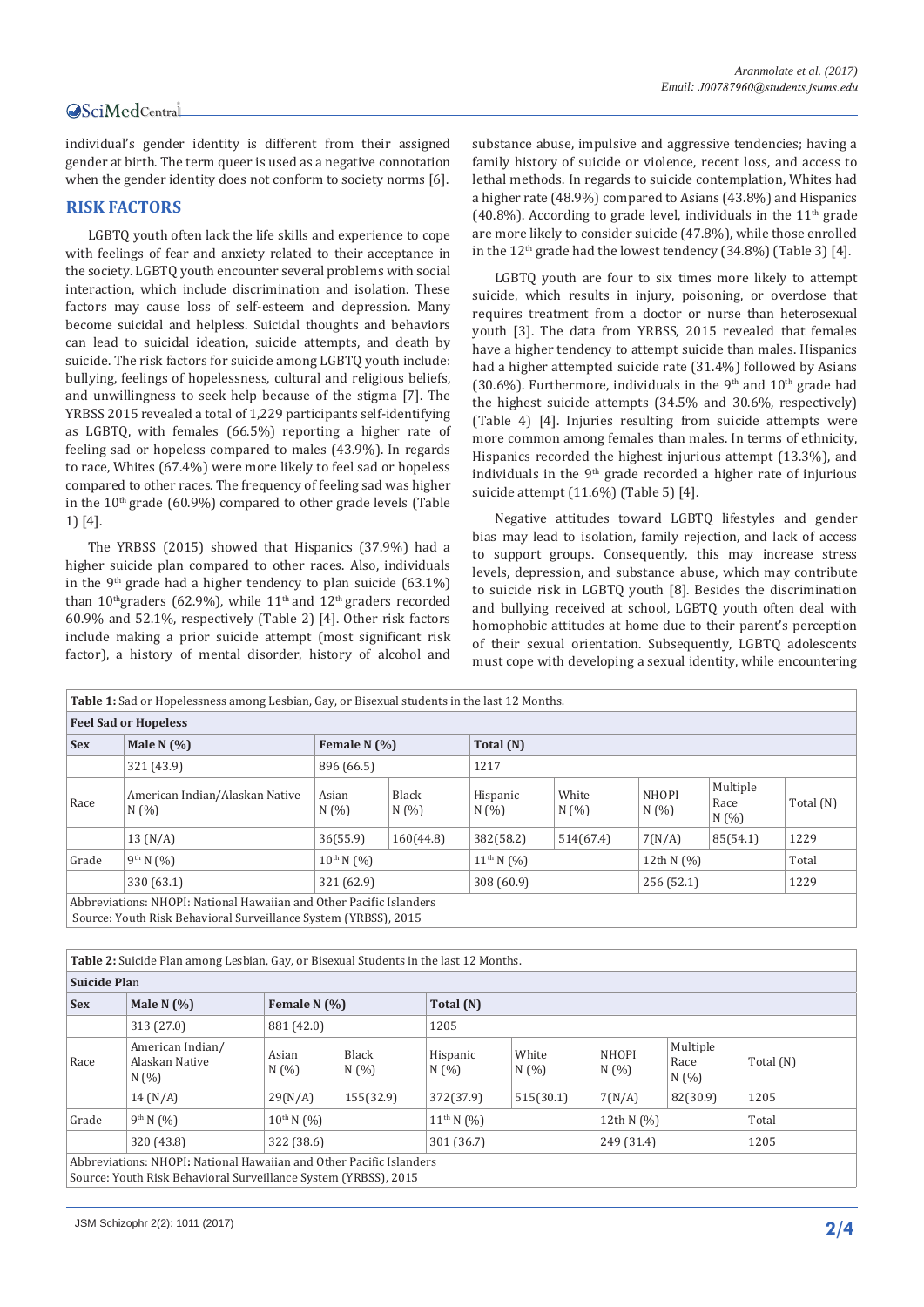# Central

| Table 3: Suicide Consideration among Lesbian, Gay, or Bisexual Students in the last 12 Months. |                                                                                    |              |              |                  |              |                      |                          |              |  |  |  |
|------------------------------------------------------------------------------------------------|------------------------------------------------------------------------------------|--------------|--------------|------------------|--------------|----------------------|--------------------------|--------------|--|--|--|
| <b>Suicide Consideration</b>                                                                   |                                                                                    |              |              |                  |              |                      |                          |              |  |  |  |
| <b>Sex</b>                                                                                     | Male N $(%)$                                                                       | Female N (%) |              | Total (N)        |              |                      |                          |              |  |  |  |
|                                                                                                | 321 (43.9)                                                                         | 889 (66.5)   |              | 1221             |              |                      |                          |              |  |  |  |
| Race                                                                                           | American<br>Indian/Alaskan<br>Native<br>N(%)                                       | Asian<br>N(% | Black<br>N(% | Hispanic<br>N(%) | White<br>N(% | <b>NHOPI</b><br>N(%) | Multiple<br>Race<br>N(%) | Total<br>(N) |  |  |  |
|                                                                                                | 14(N/A)                                                                            | 34(43.8)     | 161(34.4)    | 379(40.7)        | 510(48.9)    | 7(N/A)               | 85(30.9)                 | 1221         |  |  |  |
| Grade                                                                                          | $9^{th}$ N $($ %)<br>$11^{th}$ N $(%)$<br>$10^{th}$ N $(%)$<br>Total<br>12th N (%) |              |              |                  |              |                      |                          |              |  |  |  |
|                                                                                                | 326 (43.5)<br>324 (43.9)<br>305 (47.8)<br>253 (34.8)                               |              |              |                  |              |                      |                          | 1221         |  |  |  |
| Abbreviations: NHOPI: National Hawaiian and Other Pacific Islanders                            |                                                                                    |              |              |                  |              |                      |                          |              |  |  |  |

Source: Youth Risk Behavioral Surveillance System (YRBSS), 2015

**Table 4:** Attempted Suicide among Lesbian, Gay, or Bisexual students in the last 12 Months.

| <b>Attempted Suicide</b> |                                                                     |                   |              |                   |              |                      |                          |           |  |  |  |
|--------------------------|---------------------------------------------------------------------|-------------------|--------------|-------------------|--------------|----------------------|--------------------------|-----------|--|--|--|
| <b>Sex</b>               | Male $(N/\%)$                                                       | Female $(N/\%)$   |              | Total (N)         |              |                      |                          |           |  |  |  |
|                          | 252 (19.4)                                                          | 746 (32.8)        |              | 1010              |              |                      |                          |           |  |  |  |
| Race                     | American Indian/<br>Alaskan Native<br>N(%                           | Asian<br>N(%)     | Black<br>N(% | Hispanic<br>N(%)  | White<br>N(% | <b>NHOPI</b><br>N(%) | Multiple<br>Race<br>N(%) | Total (N) |  |  |  |
|                          | 12(N/A)                                                             | 32(30.6)          | 123(29.2)    | 334(31.4)         | 403(28.6)    | 6(N/A)               | 76(29.5)                 | 1010      |  |  |  |
| Grade                    | $9^{th}$ N $($ %)                                                   | $10^{th}$ N $(%)$ |              | $11^{th}$ N $(%)$ |              |                      | 12th N (%)               |           |  |  |  |
|                          | 283(34.5)                                                           | 263(30.6)         |              | 253 (25.7)        |              |                      | 1010<br>202(25.0)        |           |  |  |  |
|                          | Abbreviations: NHOPI: National Hawaiian and Other Pacific Islanders |                   |              |                   |              |                      |                          |           |  |  |  |

Source: Youth Risk Behavioral Surveillance System (YRBSS), 2015

|                                  | <b>Table 5:</b> Injurious Suicide Attempt among Lesbian, Gay, or Bisexual students in the last months. |               |                      |                  |               |                      |                         |           |  |
|----------------------------------|--------------------------------------------------------------------------------------------------------|---------------|----------------------|------------------|---------------|----------------------|-------------------------|-----------|--|
| <b>Injurious Suicide Attempt</b> |                                                                                                        |               |                      |                  |               |                      |                         |           |  |
| <b>Sex</b>                       | Male N $(%)$<br>Female N $(%)$<br>Total (N)                                                            |               |                      |                  |               |                      |                         |           |  |
|                                  | 249(7.0)                                                                                               | 741 (10.3)    |                      | 1001             |               |                      |                         |           |  |
| Race                             | American Indian/<br>Alaskan Native<br>N(%                                                              | Asian<br>N(%) | <b>Black</b><br>N(%) | Hispanic<br>N(%) | White<br>N(%) | <b>NHOPI</b><br>N(%) | Multiple<br>Race<br>N(% | Total (N) |  |
|                                  | 11(N/A)                                                                                                | 32(2.5)       | 122(5.9)             | 328(13.3)        | 403(9.3)      | 6(N/A)               | 76(8.8)                 | 1001      |  |
| Grade                            | $9^{th}$ N $($ %)<br>$10^{th}$ N $(%)$<br>$11^{th}$ N $(%)$<br>Total<br>12th N (%)                     |               |                      |                  |               |                      |                         |           |  |
|                                  | 281(11.6)                                                                                              | 263(9.3)      |                      | 248(9.6)         |               | 199(5.9)             |                         | 1229      |  |
|                                  | Abbreviations: NHOPI: National Hawaiian and Other Pacific Islanders                                    |               |                      |                  |               |                      |                         |           |  |

Source: Youth Risk Surveillance System (YRBSS), 2015

negative remarks and threat of violence. Parents may not realize the bias of their comments, but the child may interpret their remarks as indicating that their family would not accept them if they revealed their sexual orientation. With regards to the prevalence of homophobia in American families, Morrow states: "internalization of homophobic and heterosexist messages begins very early—often before LGBT youth fully realize their sexual orientation and gender identity" and "that positive role models for LGBT youth are hard to find" [8]. A negative family reaction to an adolescent's sexual orientation is associated with negative health outcomes in LGBT young adults. LGBTQ youth whose family highly rejected their sexual orientation are 8.4 times more likely to have attempted suicide compared to their LGBTQ peers that experience no or low levels of family rejection [9].

#### **DISCUSSION AND CONCLUSIONS**

Research suggests that preventing depression by fostering a sense of belonging may reduce or deter suicidal tendencies among LGBTQ adolescents. Protective factors against suicide among LGBTQ youth include; effective clinical care, family/ community support, cultural/religious beliefs that discourage suicide, and support of tendencies for self-preservation [7]. These findings suggest that LGBTQ youth require support programs, policies, and resources to decrease the risk for suicidal ideation and suicide attempts. The "Out of Equity" program was started in Minnesota's public school to reduce high risk behavior among LGBTQ youth, reduction of violence, harassment and creating safe environments that encourage diversity. School staffs are trained to recognize LGBTQ issues, stop actions that enhance